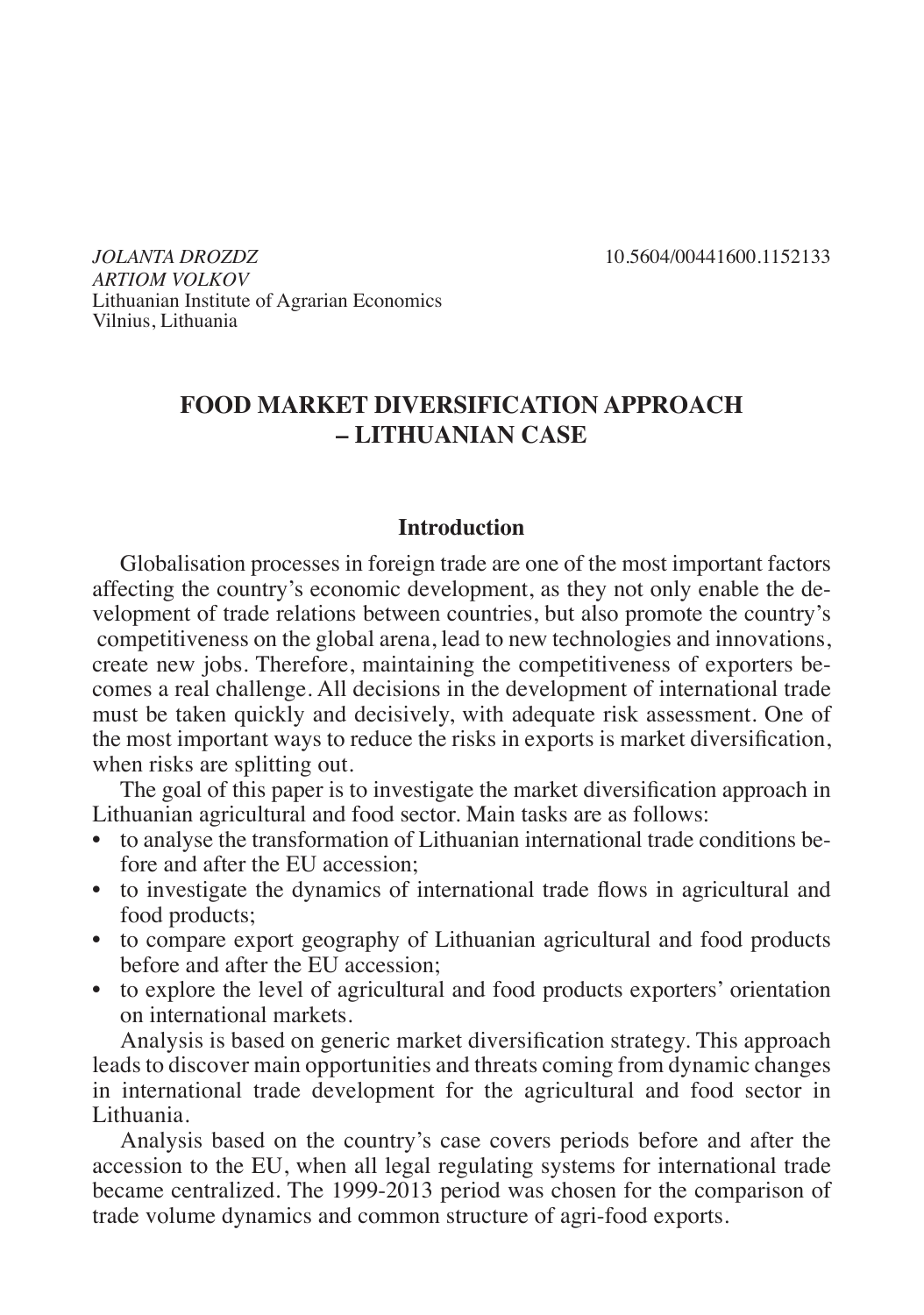In order to the importer countries of Lithuanian origin agricultural products into the main groups, the statistical data sequence of imported products to these countries was sorted from the smallest to the largest importer in selected years (2003, 2008 and 2013). The major importer groups were formed according to the data distribution uniformity by the value shares of exported products from Lithuania (Huge importer; Strong importer; Big importer; Significant importer; Small importer; Very small importer; No exports). According to the same principle, the levels of breakthrough of Lithuanian agricultural products into the new countries or changes in export values by countries were formed in 8 groups (New countries; Huge Breakthrough, Strong Breakthrough; Big breakthrough; Significant Breakthrough; Low Breakthrough; Contraction; No exports).

Statistical quantitative analysis was supplemented with qualitative analysis – expert evaluation. For the expert assessment sector-specific organisations were selected, e.g. business associations, leading exporting companies, leading food producers. A total of 16 experts were under the survey. In order to get multifaceted evaluation, both the public and private sector representatives were selected. The questionnaire for experts was composed of several sets of questions, investigating the current situation of the company, export share, future plans and orientation on the foreign markets, product development perspectives and market diversification strategies.

### **Theoretic background**

There are several different ways of analysing the various marketing strategies. The Ansoff matrix was chosen for the examination of strategies in terms of the products offered to the markets. The Ansoff matrix consists of four different strategies: marketing penetration, market development, product development and diversification (Figure 1).



**Fig. 1.** Marketing strategies in connection with risk level Source: Ansoff Matrix modified by the authors 2014. ith<br>|<br>| mection with risk level authors  $2014$ . Penetration Control Control Control Control Control Control Control Control Control Control Control Control Co<br>
Penetration Control Control Control Control Control Control Control Control Control Control Control Control Co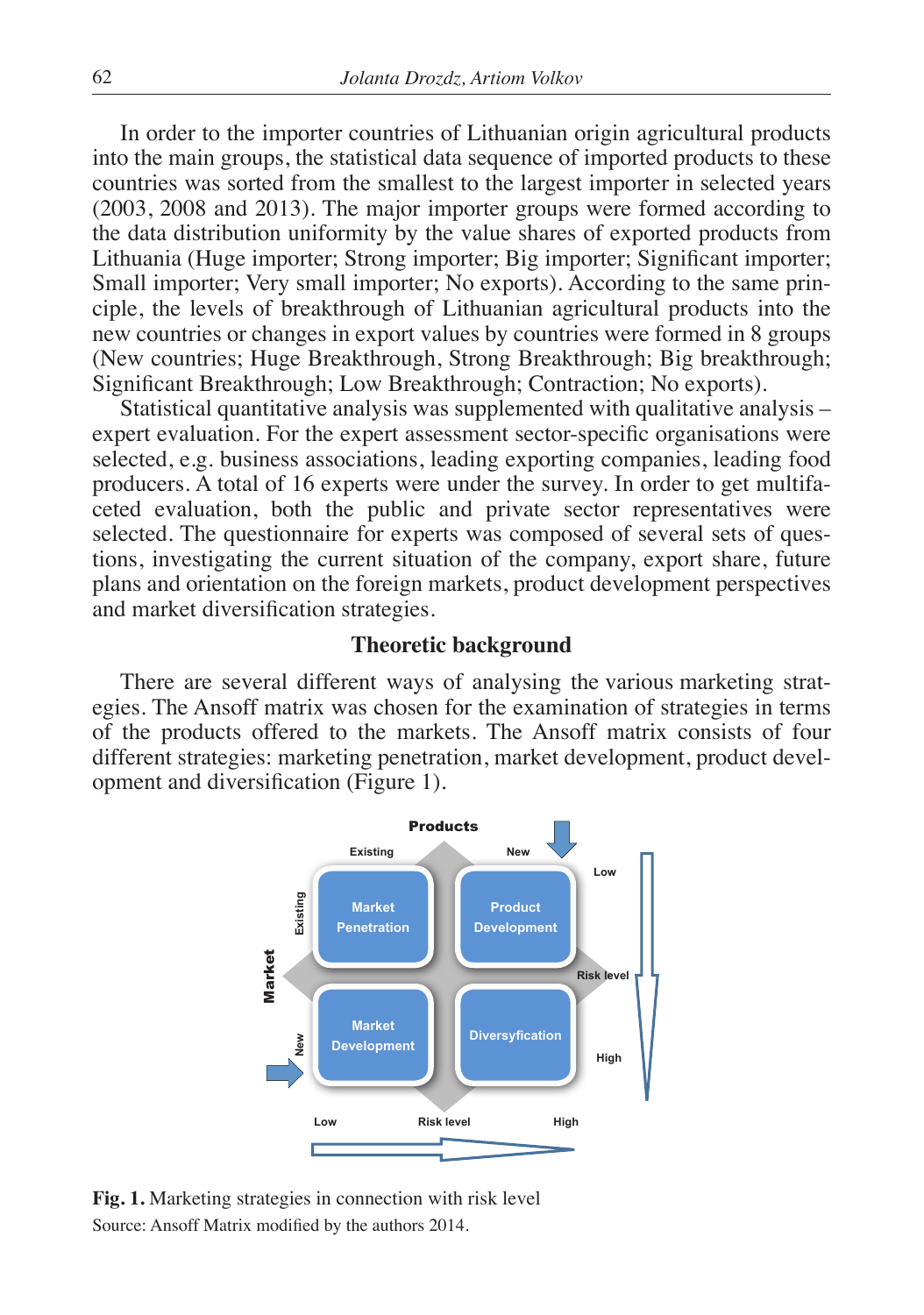Diversification strategy is where the business introduces new products into new markets. This is an inherently more risky strategy because the strategy involves moving into markets in which the business has little or no experience in. For a business to adopt a diversification strategy, it must have a clear idea about what it expects to gain from the strategy and an honest assessment of the risks.

M. Turner and D. Winter (2003) assert that the main factors influencing the decision to diversify or not main business activities are as follows (Gargasas and Mugiene 2012):

- − external factors: policy, market opportunities, demand for agricultural services growth and spatial factors (favourable geographic location);
- − internal factors: managerial and executive personnel and experience expertise, material-technical base of the corporate infrastructure development options.

First group of factors is more related to the geographic diversification connected with the situation in the global markets, and the second group of factors comes from the internal firm capacities and leads to the product diversification.

Some researches found that exporting firms simultaneously seek to balance their growth across both the geographic and product diversification domains. To achieve this balance, businesses commonly adopt a strategy of expanding an under-diversified direction at the expense of an over-diversified one (Hashai and Delios 2012).

 The development of new products and markets is a critical component of a successful business strategy, as Pöyry (2013) research indicates that innovative businesses deliver above average sales growth and profitability.

# **Transformation of Lithuanian international trade conditions**

Changes in international trade conditions in Lithuania refer to several important dates. First important date was the  $11<sup>th</sup>$  of March 1990, when the independence of Lithuania was restored. Active trade liberalisation processes started in 1993, significant changes in national legislation appeared. Later on, Lithuania, as an independent country, sought to be established on the international arena and to become a member of the most important international organisations, like World Trade Organization (WTO) and later the European Union (EU).

Restoration of Lithuanian independence in 1990 led to radical political, economic and social changes. Changes in foreign trade were partially conditioned by change of economic policy and new agreements. Specifically, foreign trade was liberalised due to a number of unilateral decisions and treaties, which created the current Lithuanian foreign trade regime and trade policy structure.

A bilateral and regional free trade agreement, particularly with the EU and the two other Baltic countries (Latvia and Estonia), was another important step in the development of Lithuania's foreign trade policy (Bagdanavicius 1999).

Changes in customs tariffs on export/import of Lithuanian goods to/from the EU took place even before the accession to the EU, whereas, following the Europe Agreement establishing an association between the European Commu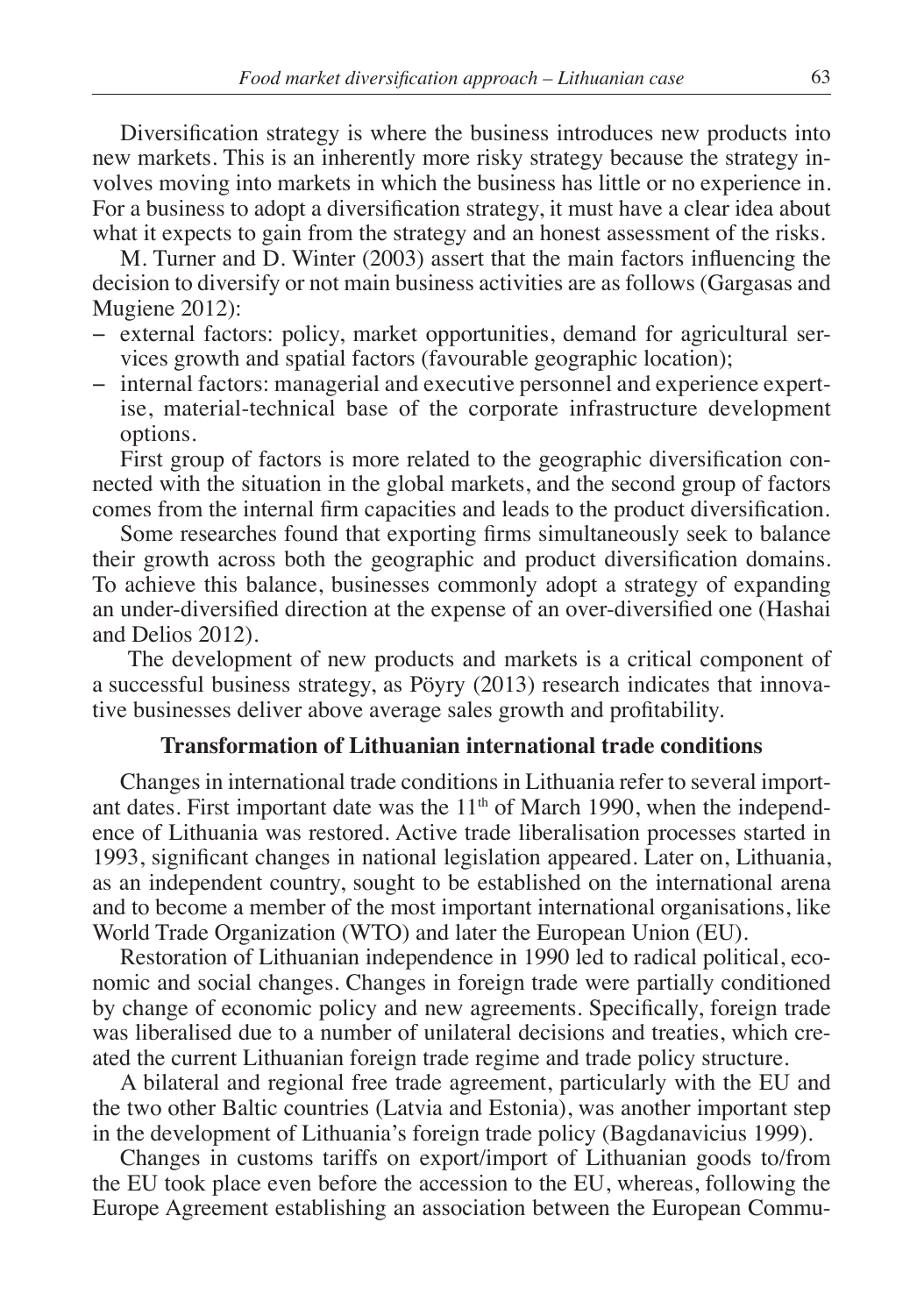nities and its Member States, on the one hand, and the Republic of Lithuania, on the other, a one-sided reduction of the EU customs tariffs on goods of Lithuanian origin was started as of 1995, and by the year 2001 all duties on the nonagricultural products were eliminated by the Lithuanian side.

On the  $31<sup>st</sup>$  of May 2001, Lithuania acceded to the WTO and became its 141<sup>st</sup> member. The status of a member in this organisation not only led to international recognition but also brought real benefits such as larger foreign investment flows, new markets for national exporters and their increased reliability in markets of the WTO member states. Upon accession to the WTO, Lithuania also obtained the right to defend its commercial interests both through involvement in the process of further liberalisation of global trade and negotiations regarding more favourable trade conditions with countries acceding to the WTO (European Commission 2013).

It is noteworthy that membership in the WTO has contributed to successful accession to the EU in view of the fact that WTO membership is one of the most important aspects of the EU acquis in the area of external relations.

From the  $1<sup>st</sup>$  of May 2004, Lithuania applied the EU contractual relations with third countries and international organisations. Thus, the foreign trade policy making was delegated to the Council and the European Commission as Republic of Lithuania joined the EU common trade policy area. Enlargement of the EU has opened additional opportunities for business in Lithuania as it joined the common market, with more than 450 million consumers.

For the new EU Member State it was important to cope with increased competition, and, on the other hand, to penetrate larger markets in order to increase its own economic growth. Lithuania, like all of the EU countries, applied relatively low conventional duties, despite suffering itself from certain free trade distortions, especially in the area of trade with the EU in "sensitive" agricultural products and textile goods (Travkina et al. 2009).

## **International trade flows in agri-food products in Lithuania**

Total exports of agri-food products increase year by year and reach EUR 4.7 billion in 2013. In 2013, compared with the state of crisis in 2009, Lithuanian agri-food product export value increased by more than 2 times. Exports of agrifood product grew more than 5 times during the EU accession period (from 2004 until 2013) (Figure 2).

Imports of agri-food products from the world to Lithuania rose more than 4 times during the 2004-2013 period and reached EUR 3.7 billion. In 2013, the agricultural and food exports and import growth rates were the slowest since 2010, respectively 10.8 and 13.8 per cent. More rapid import growth rate than the growth rate of exports was influenced by the growing domestic demand, the need for raw materials in food production industry and the possibility of re-export.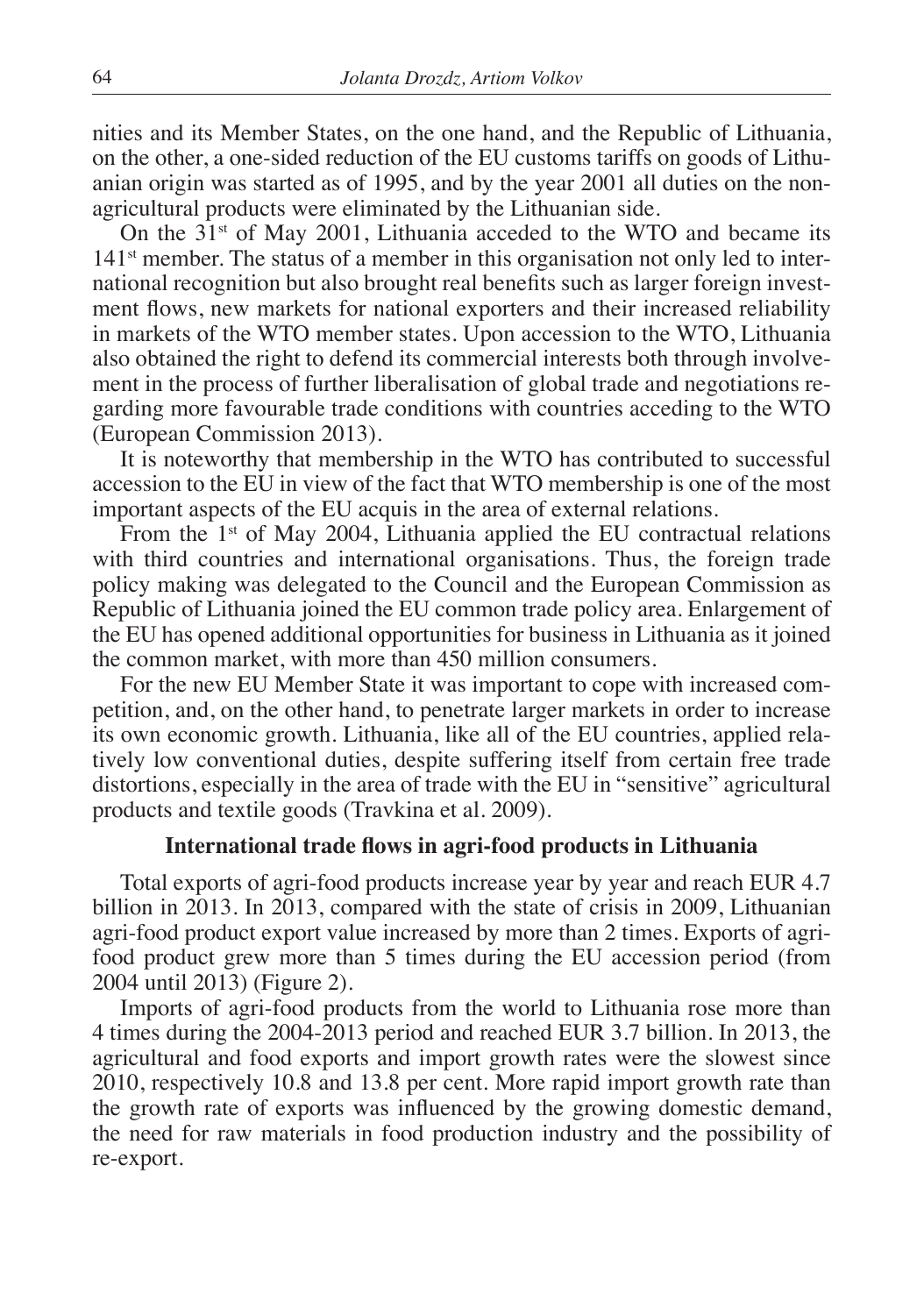

**Fig. 2.** Exports, imports and foreign trade balance of Lithuanian agri-food products, EUR billion. Source: Statistics Lithuania 2014.

Trade balance was improved already before the accession to the EU. In 2003- -2004, the volumes of agri-food exports and imports were at the same level and later on foreign trade balance started to grow rapidly and had determined almost EUR 1 billion surplus in 2013, i.e. approx. 20 per cent of the total agri-food exports.

Foreign trade is very important for a small and open economy such as Lithuania. This is confirmed by the fact that the foreign trade volume growth was a key factor in the rapid economic recovery in Lithuania after the world financial and economic crisis of 2008-2009.

Animal products were dominant in agri-food exports before the accession to the EU. From 2004 the tendency has changed for the benefit of vegetable products. One of the main reasons for that was the larger EU and national financial support for crop sector. According to the data of 2013, the export proportions between crop and animal products are as follows: live animals and animal products comprise 24 per cent in the whole agri-food exports, vegetable products comprise 40 per cent in the whole agri-food exports, prepared foodstuffs, beverages, and spirits, vinegar and tobacco comprise 35 per cent in the whole agrifood exports (Figure 3).

Agri-food exports structure by products has changed from the year 2003. After the accession to the EU re-exports appeared, because of the favourite geographic conditions of Lithuanian country, export subsidies allocated from the EU, etc. The share of Lithuanian origin products in total exported agri-food products decreased from 89.2 per cent in 2003 to 64.3 per cent in 2013. Main exported agri-food products from Lithuania to the world before the accession to the EU were dairy products, tobacco and cereals. These three groups accounted for almost a half of total Lithuanian agri-food exports (Figure 4).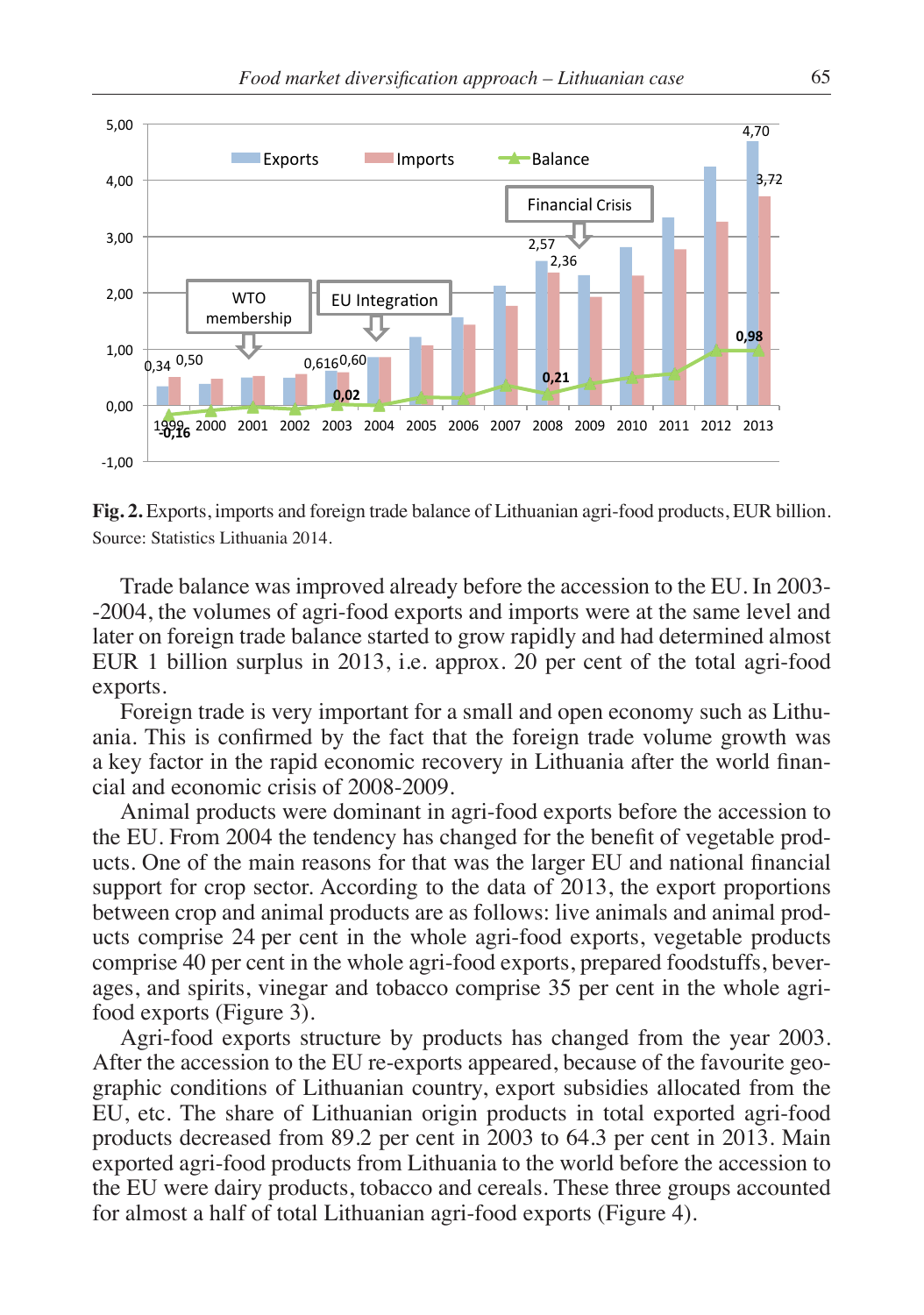

**Fig. 3.** Structure of agri-food exports by CN sections, per cent Source: Statistics Lithuania 2014.



**Fig. 4.** Lithuanian agri-food exports by products in the year 2003, per cent Source: Statistics Lithuania 2014.

Diversification of Lithuanian agri-food exports appeared after the accession to the EU. Broader product range was offered to the market both inside and outside the EU. Importance of the agri-food product re-exports grew. Already in 2008, one fifth of the total Lithuanian agri-food exports formed re-exports of fruit and vegetables. Lithuanian agri-food exports structure became even more diversified in 2013 (Figure 5).

The value of the products of Lithuanian origin exported in 2013 amounted to EUR 3.0 billion. 61 per cent of the value of the agri-food products of Lithuanian origin included milk and dairy products, eggs and honey, cereals, tobacco products, residues and waste from the food industries and prepared animal fodder, fish and crustaceans.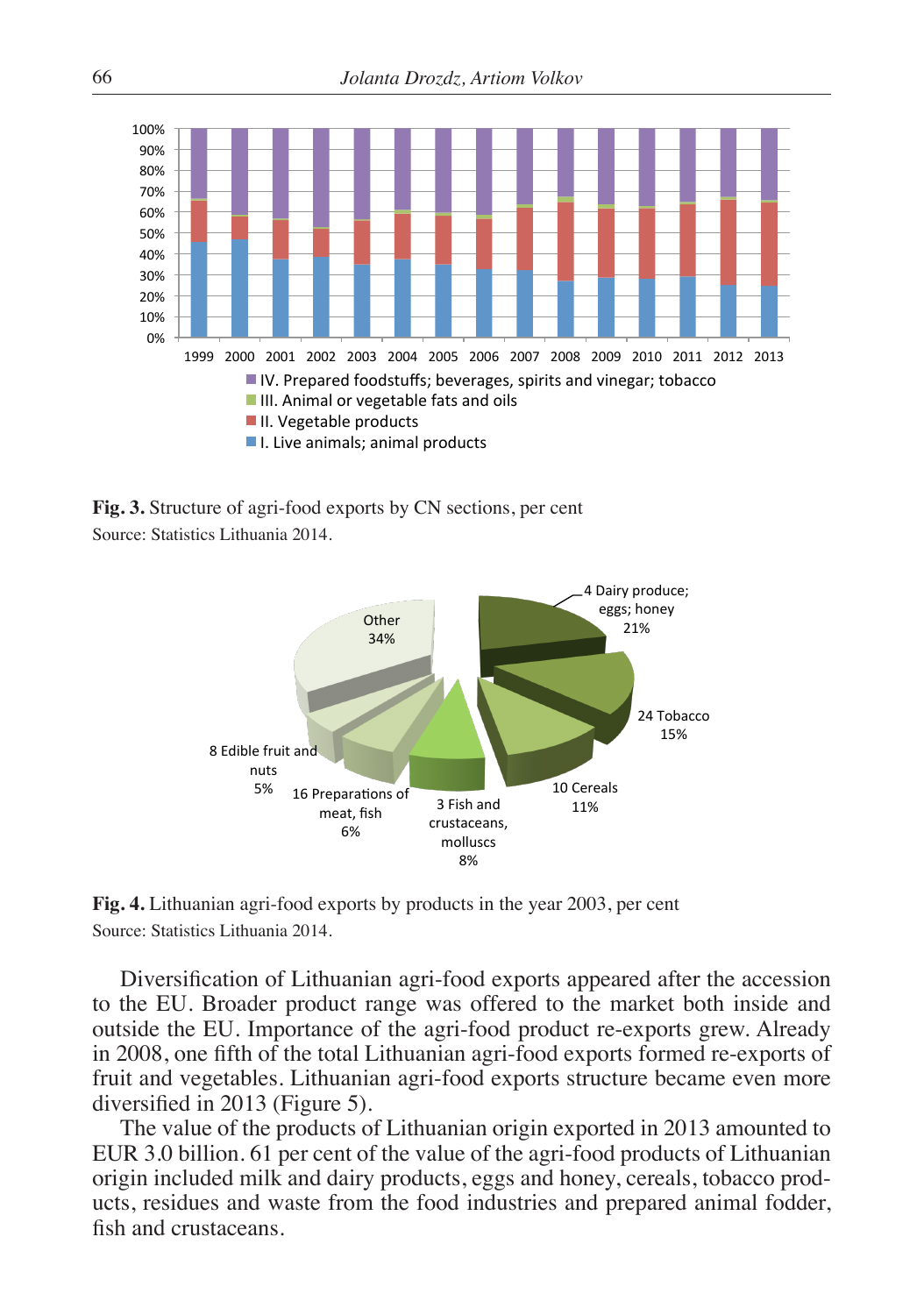

**Fig. 5.** Lithuanian agri-food exports by products in 2013, per cent Source: Statistics Lithuania 2014.

In 2013 over 50 per cent of export share consisted of the products of Lithuanian origin under fifteen chapters of products under twenty-four CN chapters, mostly – over 90 per cent – tobacco products, cereals, products of the milling industry, milk and dairy products, live animals, and oil seeds. Various beverages manufactured in Lithuania accounted for 32 per cent, vegetables 12 per cent, fruit  $-5$  per cent, coffee, tea and spices  $-5$  per cent of exports of the respective products (Agricultural 2014).

Lithuanian origin dairy products mostly go to Russia (26 per cent of the total export of dairy products), Poland, Italy (15 per cent each), Germany (9.6 per cent), and Latvia (7.8 per cent). Shipment to these countries in 2013 accounted for 73 per cent of the dairy products.

The key export partners for cereals were the Islamic Republic of Iran (39 per cent of the total exports of cereals), Saudi Arabia (23 per cent), Latvia (6.8 per cent), and Sweden (5.5 per cent).

In therms of export value, fruit is ranked third with exports amounting to EUR 0.46 billion. Fruit of Lithuanian origin accounted just for 5.1 per cent (in 2012 – 6.1 per cent). 68 per cent of the total exported fruit and nuts were shipped to Russia, 13 per cent to Belarus, and 5 per cent to Latvia. 26 per cent of fruit and berries of Lithuanian origin was exported to Germany, 13 per cent to China, and 12 per cent to Poland.

# **Export geography and market diversification trends**

The largest portion of agricultural and food products were exported to the market of the EU countries. Analysis of export of agricultural and food products into different countries over the period of 2009-2013 showed that, in spite of the annual increase of the value of export into the EU countries, this market covers still more decreasing share of export, which has dropped from 64 per cent in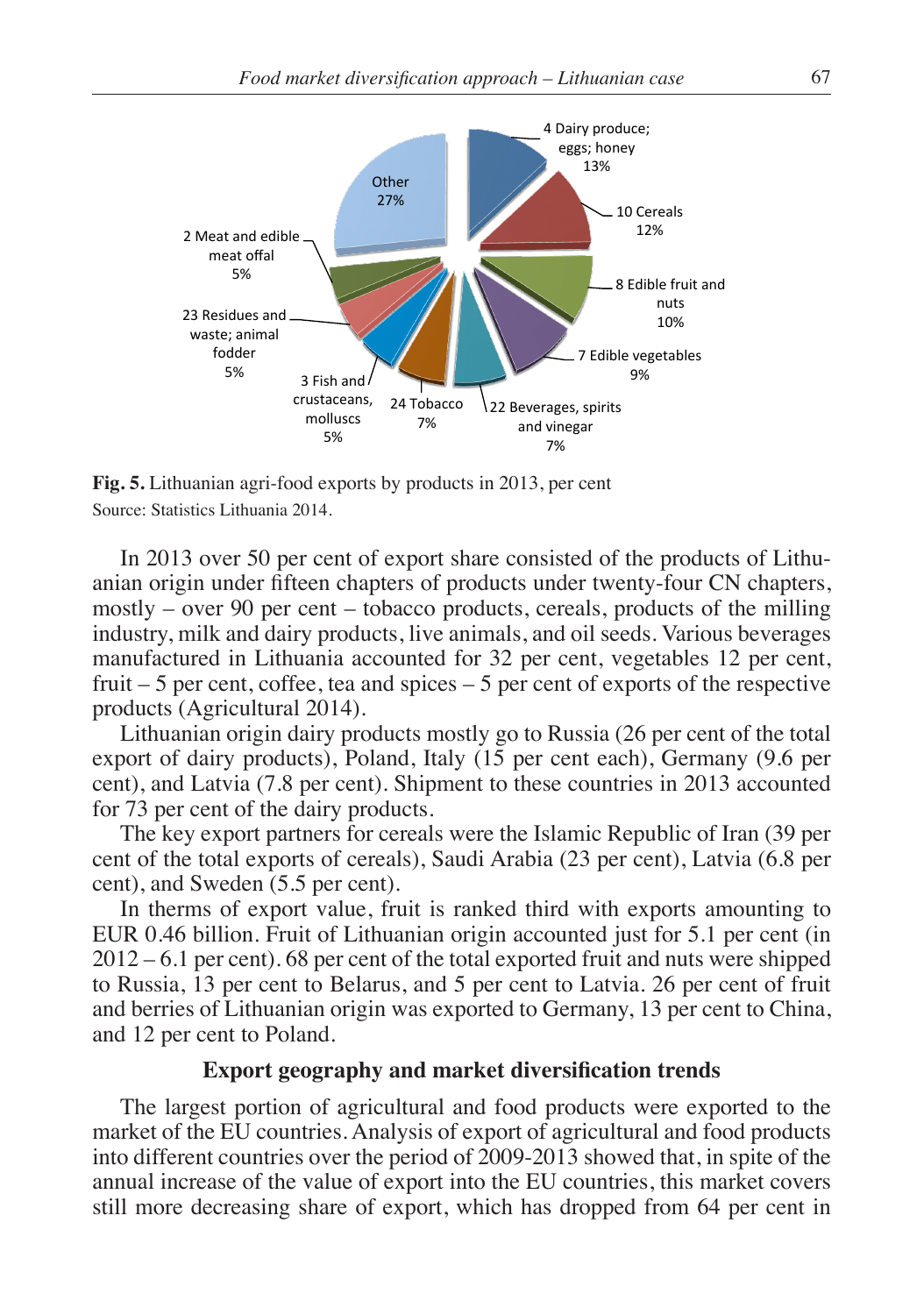2009 to 52 per cent in 2013. The key partners of export to the EU countries were Latvia, Germany, Poland, Estonia, the Netherlands, Italy, and Sweden. Export to these countries covered 75% of the total export to the EU (Agricultural 2014).

Agri-food exports geography is much spread than it was even before the accession to the EU (Figure 6).



**Fig. 6.** Exports structure of Lithuanian origin agri-food products by countries in 2003, per cent Source: own elaboration.

Agri-food exporters' orientation on international markets was calculated as an agri-food exports growth rate change. According to these changes the countries were grouped. While the export structure remained essentially unchanged since 2003, some export diversification trend intensified. Export volumes rose from Lithuania to Iceland and Saudi Arabia in 2008 compared to 2003. Agrifood export volumes increased also to Lebanon, Guinea Bissau, Romania, Belgium and Norway (Figure 7).

In the past years, the market of third countries has become still more important for the exports of Lithuanian agricultural and food products. The share of exports to third countries went up from 36 per cent in 2009 to 48 per cent in 2013. 70 per cent of the products shipped to third countries belonged to the Customs Union countries (Russia, Belarus, and Kazakhstan). The main partners of export to third countries are Russia, the Islamic Republic of Iran, Belarus, Saudi Arabia, Norway, Turkey, and Egypt. Export to the above countries accounted for 89 per cent of the total export to third countries (Agricultural 2014).

Expert evaluation showed that export is quite important for the Lithuanian agricultural and food producers. Lithuanian agri-food exporters already have strong positions on the EU internal market. A wide range of products is exported to many countries all over the world.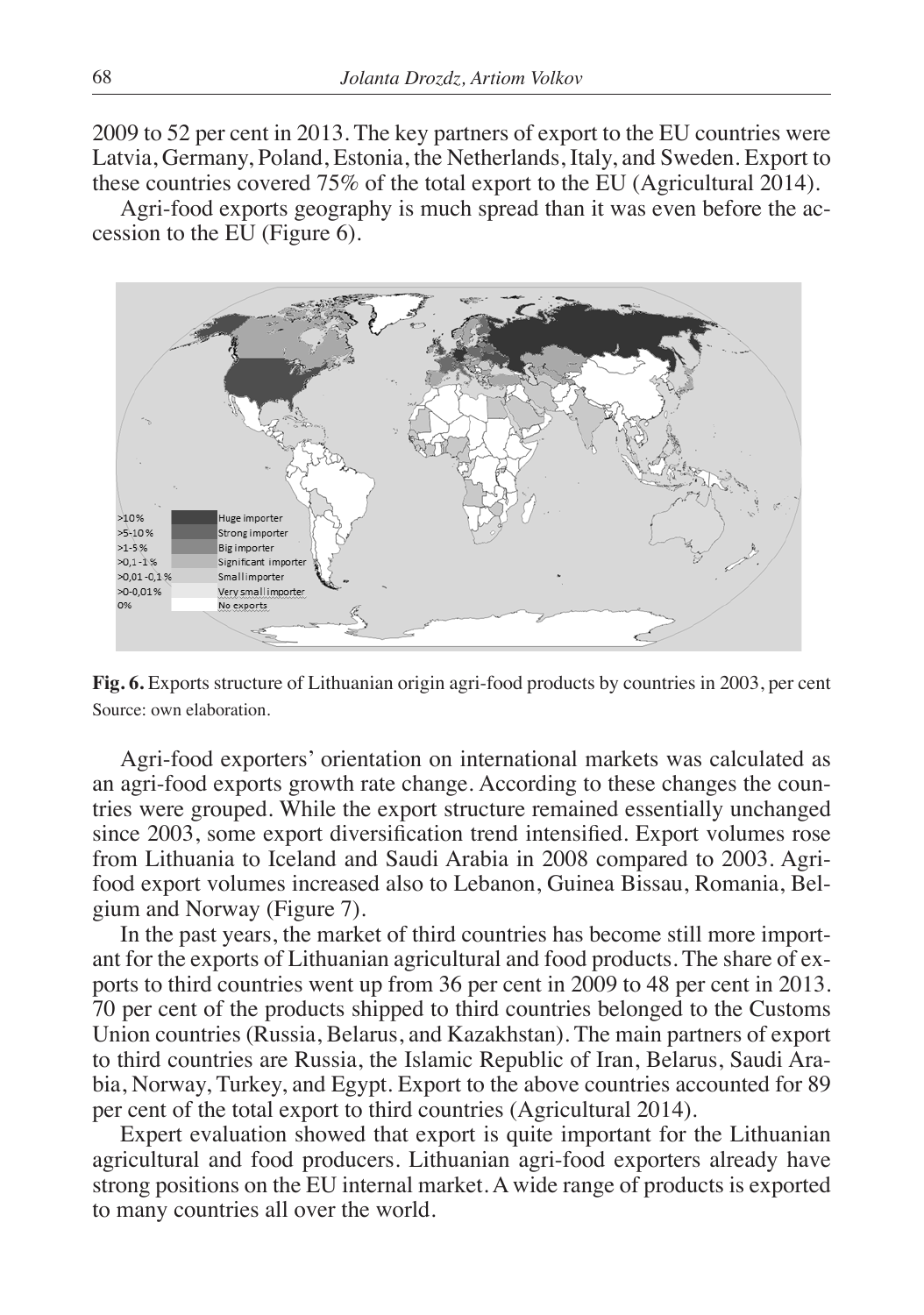

**Fig. 7.** Exports growth rate of Lithuanian origin agri-food products by countries, 2008 in comparison to 2003, per cent

Source: own elaboration.



**Fig. 8**. Exports growth rate of Lithuanian origin agri-food products by countries, 2013 in comparison to 2003, per cent Source: own elaboration.

Meat producers foresee big breakthrough to the US market, more than 50 per cent of export growth is expected. The second very important market is in Russia, where in recent years travelled the large scale of production. Meat and meat products exporters actively work with Kazakhstan, Azerbaijan and other countries in Southeast Asia markets. It is also planned to export meat and meat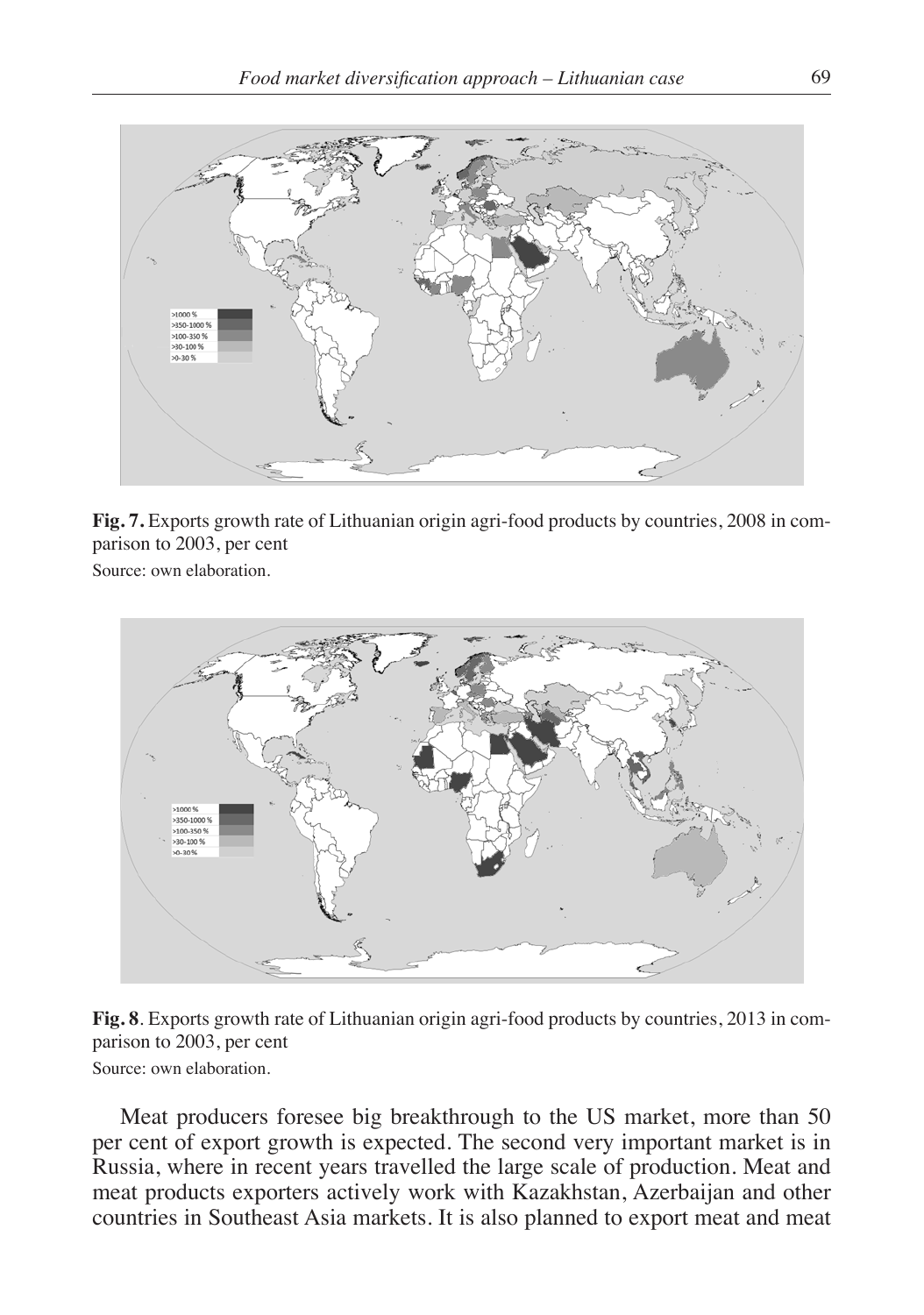products to Saudi Arabia, Philippines, Japan, South Korea, China and some African countries.

Milk and milk products exporters have chosen a different sales strategy. They do not plan to compete with standardised mass production of milk, and invest in a new and unique product development (e.g. sugar lactose). Such new markets are planned in the USA, Japan and China.

Expert evaluation showed dual approach to fish and fish products export development opportunities. On the one hand, fish re-export volumes do not increase and trade volumes are stable year by year. But on the other hand, it is expected to raise exports by 20 per cent on specific fish products (e.g. crab sticks, surimi, etc.). Focus is made on distant markets such as the US and Brazil.

The demand for grains, as raw materials, is sufficient in relatively short- -distance markets such as the EU, Iran, Saudi Arabia, Egypt. The demand for grains, as processed products, is stable and constantly growing, so a further growth in this sector is expected in the long term.

### **Conclusions**

Despite many efforts of liberalising foreign trade in agri-food products in early nineties and the membership in WTO in 2001, the real benefit for enlarged trade volumes was obtained after Lithuania entered the EU. Agri-food exports and imports volumes rose intensively, on average 23 per cent for exports and 21 per cent for imports during the 2004-2013 period.

Analysis showed that exporting firms simultaneously seek to balance their growth across both the geographic and product diversification domains. Lithuanian agricultural products, which get higher EU support (e.g. direct payments), prevail on foreign markets (e.g. milk products, grains, wheat gluten, etc.). After the EU accession, Lithuania became a gateway for other European exporters for reaching Eastern countries. The volumes of Lithuanian origin products in total agri-food exports fell down from 89.2 per cent in 2003 to 64.3 per cent in 2013.

Analysis of the export geography of Lithuanian origin agri-food products showed that Lithuania has three stable markets (Russia, Germany and Latvia) and is strongly dependent on them. Nevertheless, market diversification appears from 2008. In 2013, this tendency has strengthen. Breakthrough in agri-food exports is expected to the African, Asian, Scandinavian countries and Australia.

Expert evaluation showed that there strong breakthrough in wheat gluten, meat and meat products and bakery products exports is expected from Lithuania. Smaller, but no less important export growth is projected in dairy sector.